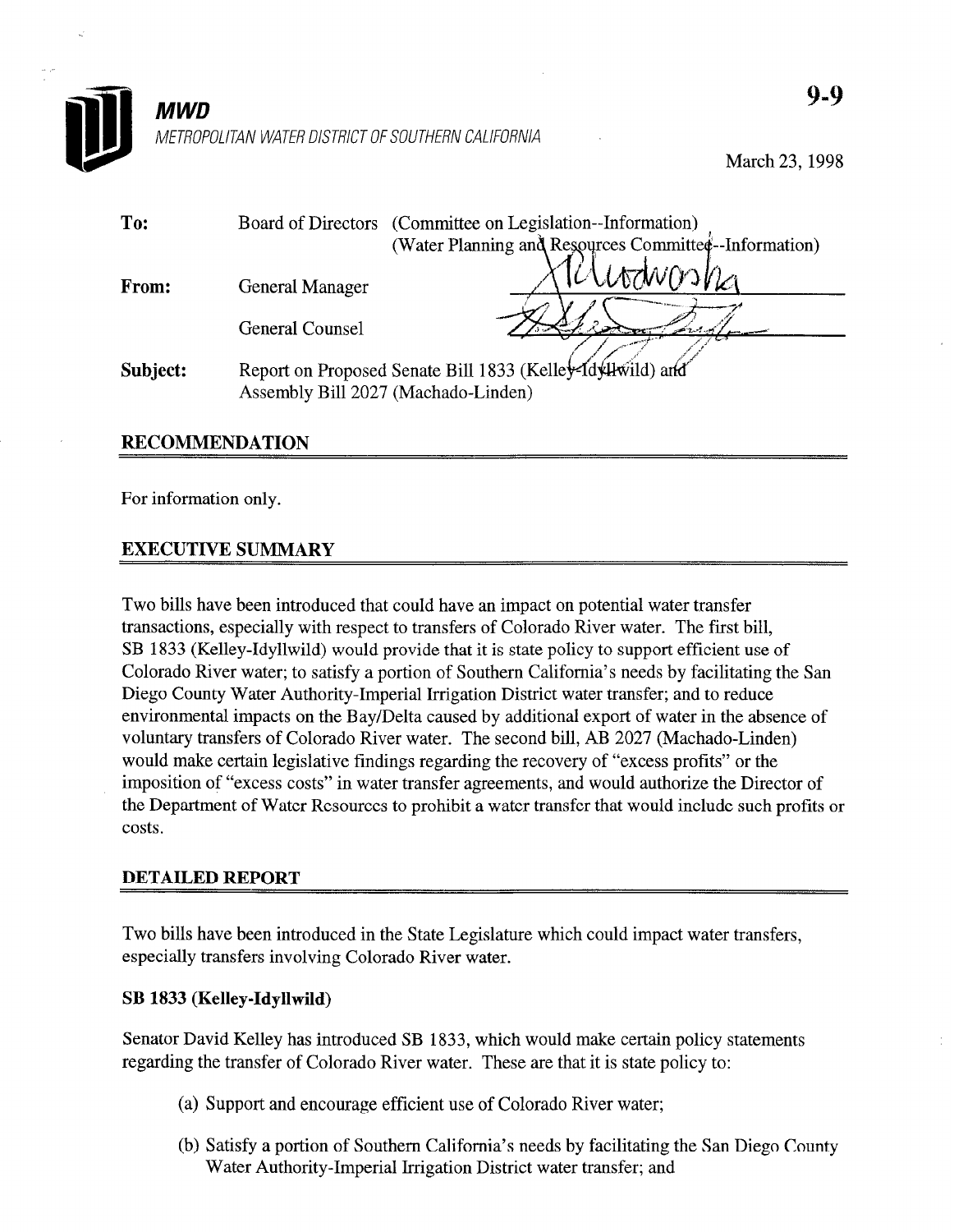### Board of Directors **-2-** All the March 23, 1998

(c) Reduce potential environmental impacts on the Bay/Delta that may result from additional export of water to Southern California in the absence of efficient use and transfers of Colorado River water.

Metropolitan has long encouraged efficient use of all waters of the state, which includes water transfers and exchanges. In particular, Metropolitan supports an appropriate SDCWA-IID water transfer arrangement which is structured to benefit the entire region. That support has been manifested through the Board's endorsement of the Framework for Agreement proposed by Department of Water Resources (DWR) Director David Kennedy. Thus, at present staff believes that the best way to secure such an arrangement is through negotiation among the parties in the current process being mediated by DWR Director David Kennedy.

Legislation that would facilitate water transfers and other improvements in water use efficiency throughout the state would be welcome. However, there are several issues left unresolved in the proposed SB 1833. First, rather than focusing on special interest legislation involving a single proposed transaction, any legislation should encourage exploration of all transfer and other water use and management improvements that would satisfy Southern California's needs for Colorado River water. Moreover, with respect to the specific transaction identified in the legislation, the parties already are involved in Director Kennedy's mediated process. That process has been approved by the Legislature in Water Code Section 1812.5, last year's SB 1082 (Kelley). Any Legislation focused on that particular transaction could impair or pre-judge that process. Finally, tying the use of Colorado River water to increased exports from the Bay/Delta is misleading: Metropolitan's Integrated Resource Plan already assumes continued maximum use of Colorado River water in Southern California (irrespective of whether Metropolitan or its member agencies "own" the water.) Southern California's need for water from the Bay/Delta will continue into the future, although water supply reliability will be increased through continued utilization of a full Colorado River Aqueduct.

The California Municipal Utilities Association has tentatively voted to oppose SB 1833 and the Coachella Valley Water District also is opposed. Staff will continue to monitor the bill and report to the Board.

#### AB 2027 (Machado-Linden)

This bill would make legislative findings regarding, and enact prohibitions against, recovery of "excess profits" or the imposition of "excess costs" in water transfer agreements.

AB 2027 finds that water is a public resource, in which the public has invested billions of dollars, and that it is not the intent of the Legislature to encourage the sale of public water resources "at an excess profit or excess cost to the public." Neither excess profit nor excess cost to the public are defined. However, the Director of DWR is granted the authority to determine whether a proposed transfer would result in excess profit or cost, and to prohibit a transfer that does. Specific criteria which the director must consider are the recent cost of water to both the seller and buyer; the effect of the proposed transfer on customers of the parties or others who share the water; the benefits of the transfer to the parties; potential adverse economic or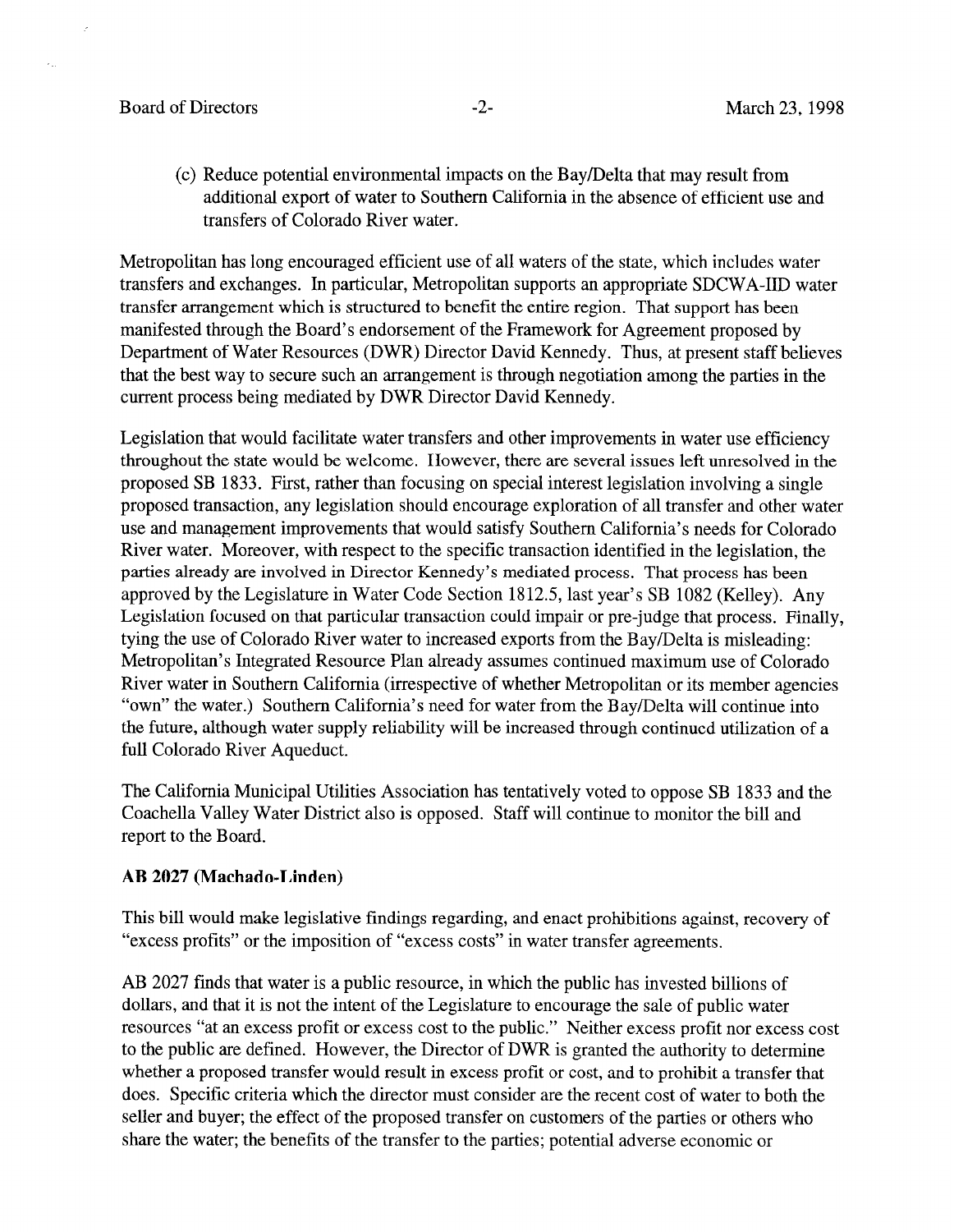### Board of Directors -3- March 23, 1998

 $\overline{a}$ 

 $\mathcal{P}_{\mathcal{A}}$  .

environmental consequences of the transfer; statewide water conditions; and whether the transfer is consistent with Article X, Section 2 of the California Constitution.

To the extent the bill would reduce the costs of water transfers, it would reduce Metropolitan's costs to meet its water supply and reliability goals. However, the determination of just what level of profit or cost is "excessive" would be extremely difficult to reduce to objective factors, especially considering the variety of hydrologic conditions, water rights, methods of making transfer water available, and supply needs in the state.

Staff continues to analyze the bill to determine how its underlying concept can be implemented, while still encouraging a healthy voluntary water transfer market.

JFR:mg #9473

Attachments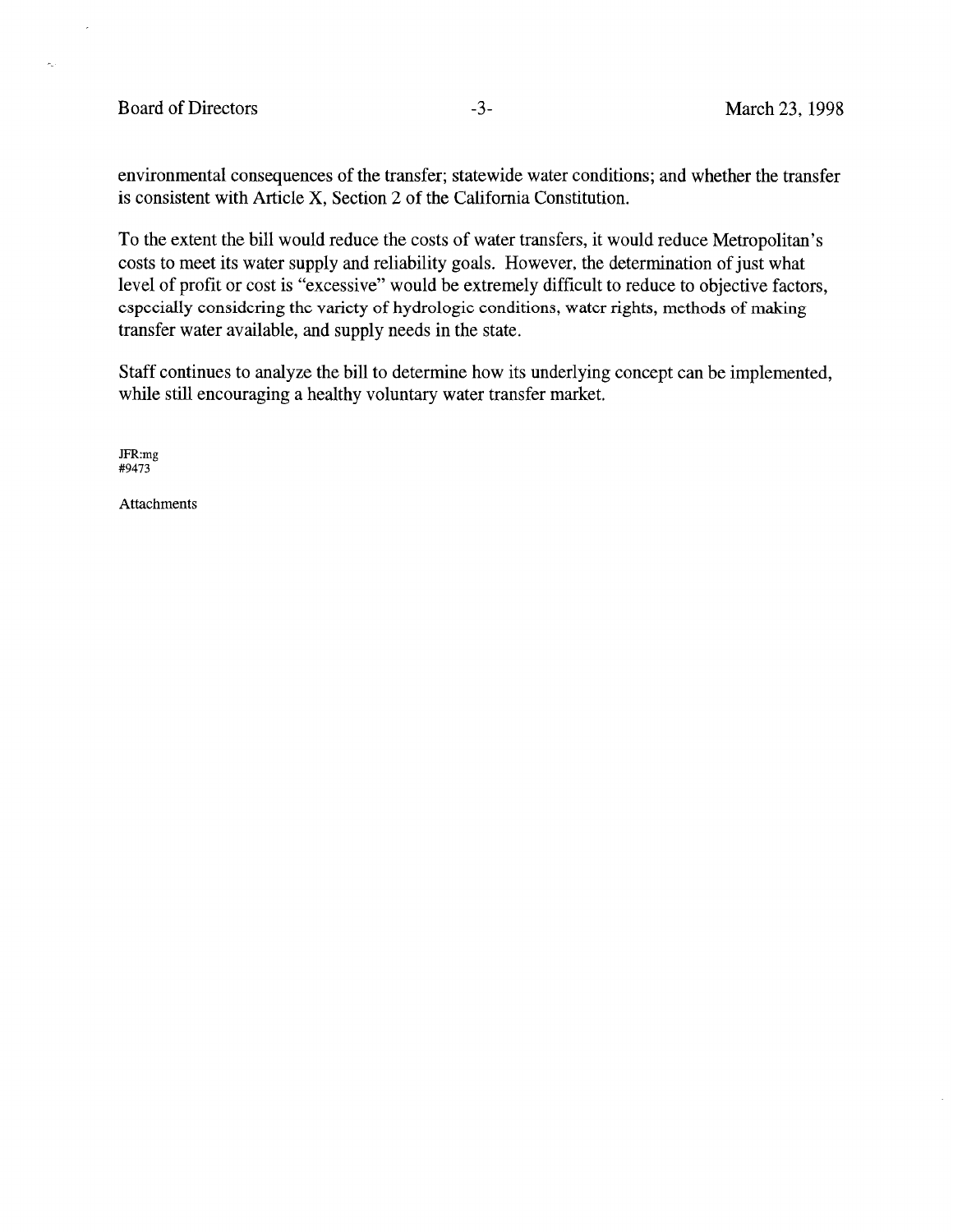Attachment to Board Letter 9-9 Legal Department March 23, 1998

No. 1833

#### Introduced by Senator Kelley

February 19,1998

An act to add Section 106.8 to the Water Code, relating to water.

#### LEGISLATIVE COUNSEL'S DIGEST

SB 1833, as introduced, Kelley. Colorado River: water transfers. Existing law makes various declarations with regard to the

EXISUIIS TAW THANKS VALLUES This bill would declare it to be state policy to support and

encourage the efficient use of the state policy to support and encourage the efficient use of the state entitlement to water from the Colorado River, to satisfy a portion of projected increases in urban southern California water demands by facilitating the voluntary transfer of conserved water from the Imperial Irrigation District to the San Diego County Water Authority, and to reduce the potential adverse environmental impacts on the San Francisco Bay/Sacramento-San Joaquin Delta Estuary that may result from the export of additional water supplies from northern California to southern water supplies from northern California to southern California in the absence of the more efficient use, and the voluntary transfer, of water from the Colorado River in southern California.

Vote: majority. Appropriation: no. Fiscal committee: no.<br>State-mandated local program: no.

99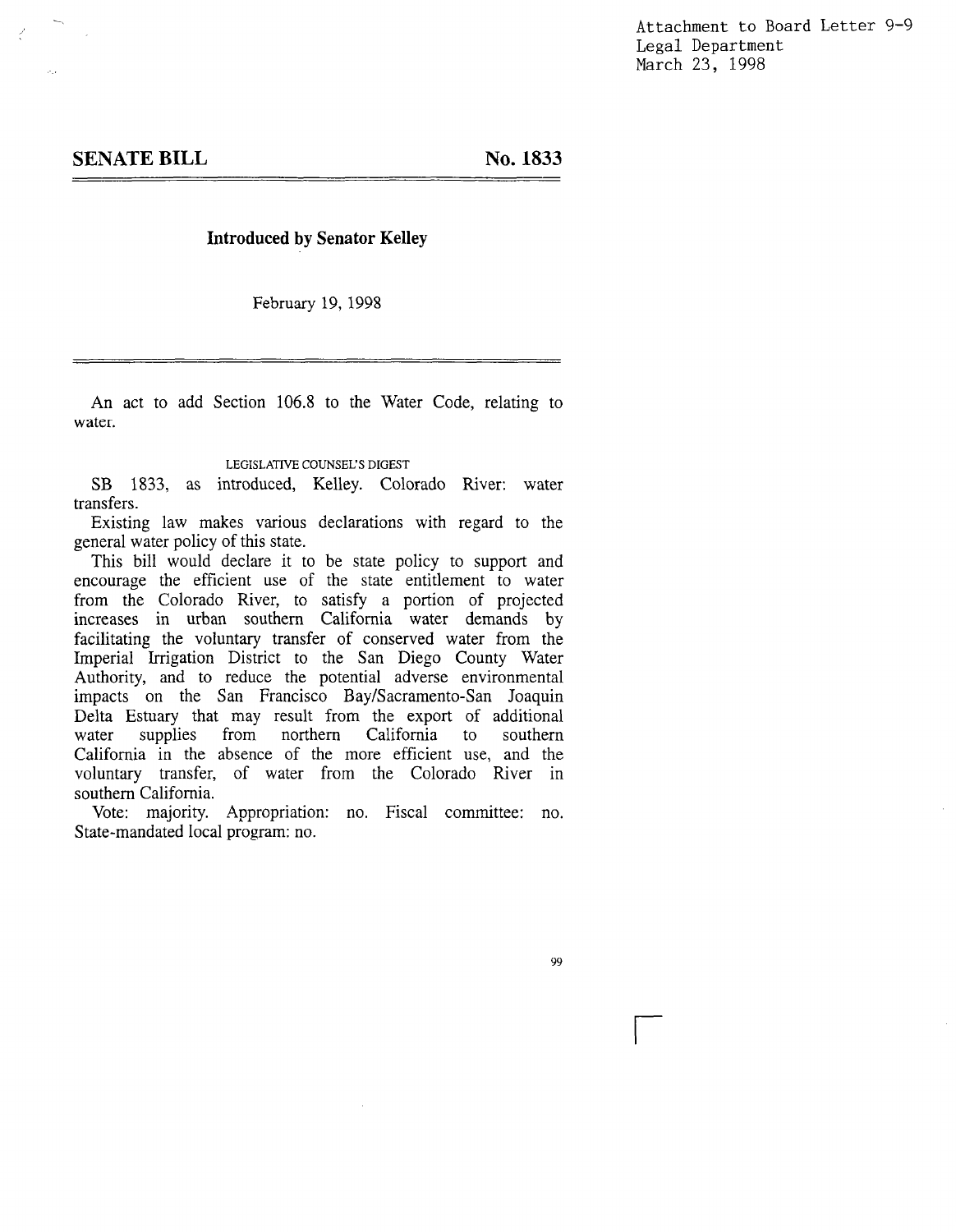Attachment to Board Letter 9-9 LegalDepartment March 23, 1998

 $SB$  1833  $-2-$ 

The people of the State of California do enact as follows:

1 2 SECTION 1. Section 106.8 is added to the Water Code, to read:

3 4 106.8. It is the policy of this state to do all of the following:

5 6 (a) Support and encourage the efficient use of the state entitlement to water from the Colorado River.

7 8 9 10 11 (b) Satisfy a portion of projected increases in urban southern California water demands by facilitating the voluntary transfer of conserved water from the Imperial Irrigation District to the San Diego County Water Authority.

12 13 impacts on 14 Joaquin Delta Estuary that may result from the export of 15 additional water supplies from northern California to 15 augustus water supplies from hominent California to  $10^{10}$  $\frac{1}{10}$ (c) Reduce the potential adverse environmental the San Francisco Bay/Sacramento-San soument canonica in the absence of the more emerging asc, and the volumely transier

 $\overline{O}$ 

99

 $\overline{r}$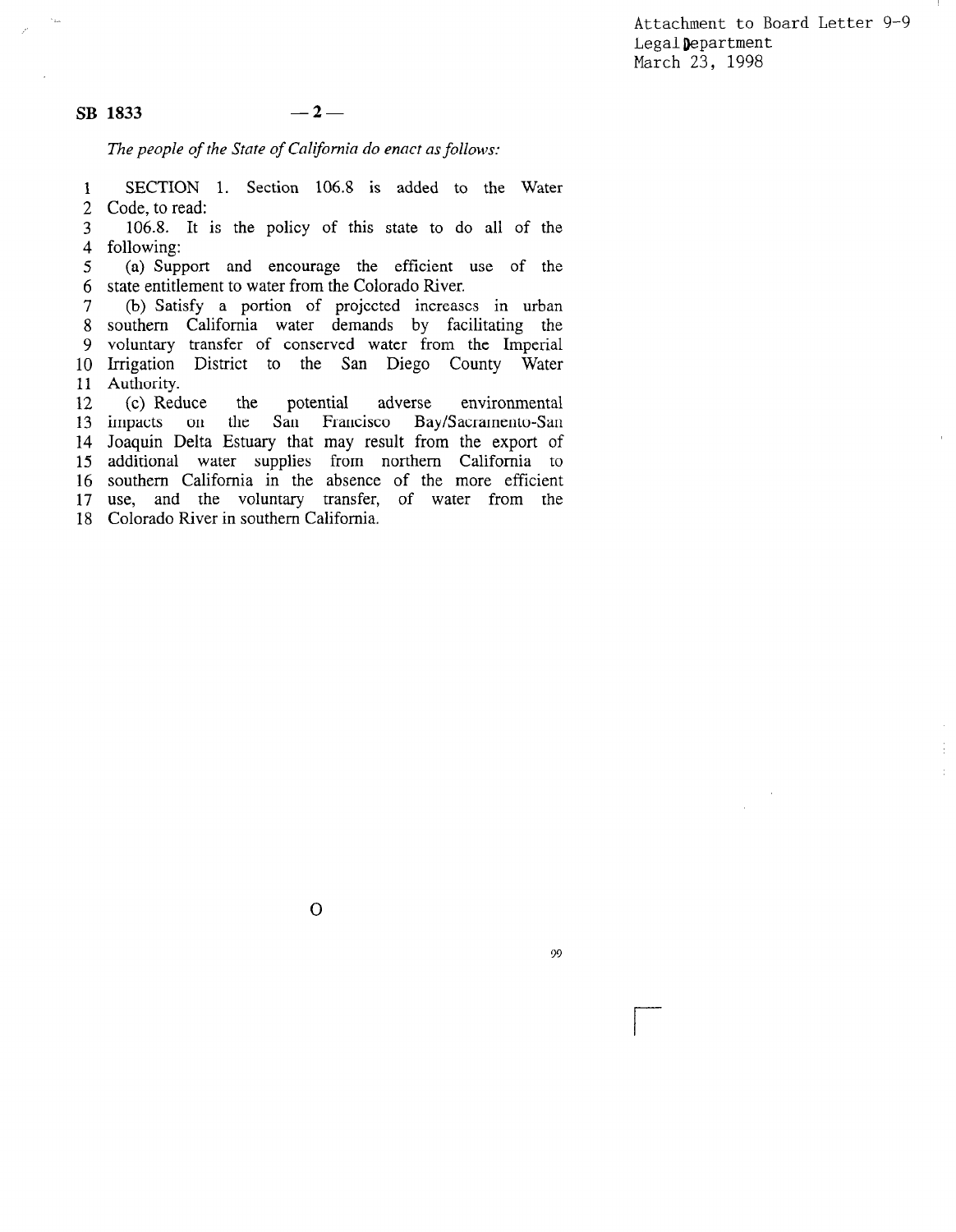Attachment to Board Letter 9-9 Legal Department<br>March 23, 1998

CALIFORNIA LEGISLATURE-1997-98 REGULAR SESSION

ASSEMBLY BILL No. 2027

#### Introduced by Assembly Member Machado

February 18, 1998

An act to add Chapter 3.8 (commencing with Section 390) to Division 1 of the Water Code, relating to water.

LEGISLATIVE COUNSEL'S DIGEST

AB 2027, as introduced, Machado. Water transfers.  $\text{AD } 2027$ , as introduced, macriado.  $\gamma$ 

Existing law regulates water transfers.<br>This bill would make a legislative finding and declaration this one would make a registative miding and declaration  $\frac{1}{2}$  matrix by the subject of a proposed transier, should not be sold by or to a public water district at an excess profit or excess cost to the public. The bill would make a statement of legislative intent to grant to the Director of Water Resources the authority, on the basis of specified criteria, to determine whether water that is the subject of a proposed transfer, is proposed to be sold at an excess profit or excess cost to the public and, if so, to require the director to prohibit that transfer. The bill would make related findings and transfer. T<br>declarations. vote: majority. Appropriation: no. Fiscal committee: no. Fiscal committee: no. Fiscal committee: no. Fiscal committee: no. Fiscal committee: no. Fiscal committee: no. Fiscal committee: no. Fiscal committee: no. Fiscal comm

Vote: majority. Appropriation: no. Fiscal committee: no.<br>State-mandated local program: no.

The people of the State of California do enact as follows:

1 SECTION 1. The Legislature finds and declares all of 2 the following:

(a) Water is a public resource. 3

99

r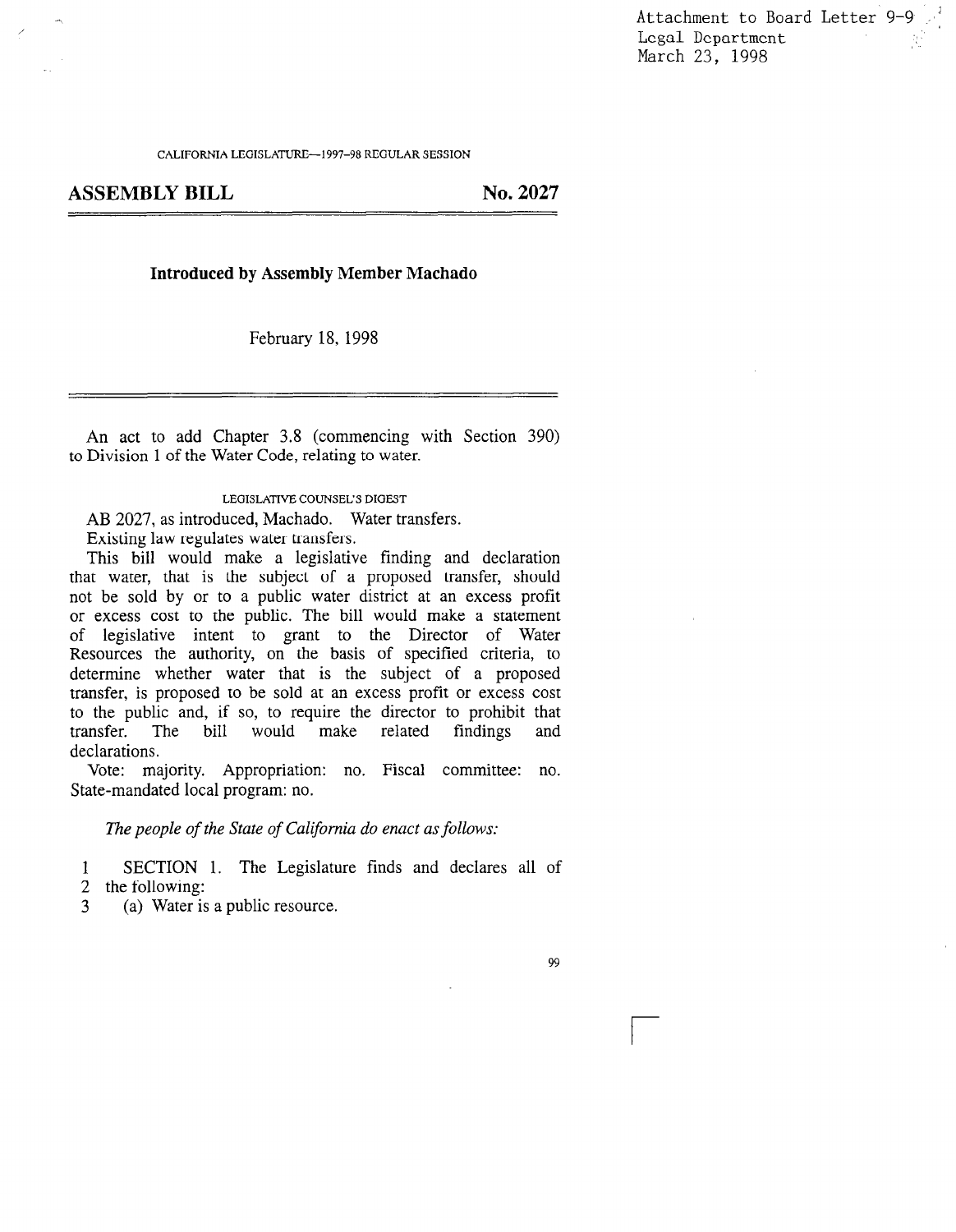Attachment to Board Letter 9-9 Legal Department March 23, 1998

1 2 (b) The public has invested billions of tax dollars to develop California's water resources for beneficial uses.

3 4 5 6 7 (c) Although water transfers between willing purchasers and sellers can help to promote the most efficient use of water, it is not the intent of the Legislature to encourage the sale of our public water resources at an excess profit or excess cost to the public.

8 9 SEC. 2. Chapter 3.8 (commencing with Section 390) is added to Division 1 of the Water Code, to read:

10 11

12

CHAPTER 3.8. PROHIBITION ON EXCESS PROFITS

13 14 15 16 390. The Legislature finds and declares that water, that is the subject of a proposed transfer, should not be sold by or to a public water district at an excess profit or excess cost to the public.

17 18 19 20 21 390.2. It is the intention of the Legislature to grant to the director the authority to determine whether water, that is the subject of a proposed transfer, is proposed to be sold at an excess profit or excess cost to the public and, if so, to require the director to prohibit that transfer.

22  $22 \times$  $\frac{2}{2}$ za Legislature that the direct 26 390.4. Upon the director being granted the authority  $390.4$ , Opon the director being granted the authority described in section  $390.2$ , it is the intention of the  $\sim$  The cost of the contouring.

26 27 (a) The cost of water paid by  $\mu$ purchaser during the preceding 12 months.

29 29 30 (b) The effect of the proposed transfer on the price of water for other water users who share or otherwise rely (c) The benefits of the purchaser or the seller.<br>
(c) The benefits of the proposed transfer to the

31 33 (c) The benefits of the proposed transfer to purchaser and the seller.<br>
(d) The adverse economic or

33 34 36  $36<sup>7</sup>$ 37 39 environmental consequences of the proposed transfer that may affect the area from which the water is proposed to be transferred, the area through which the water is proposed to be transferred, and the area to which the water is proposed to be transferred.<br>(e) Statewide water conditions.

39

r